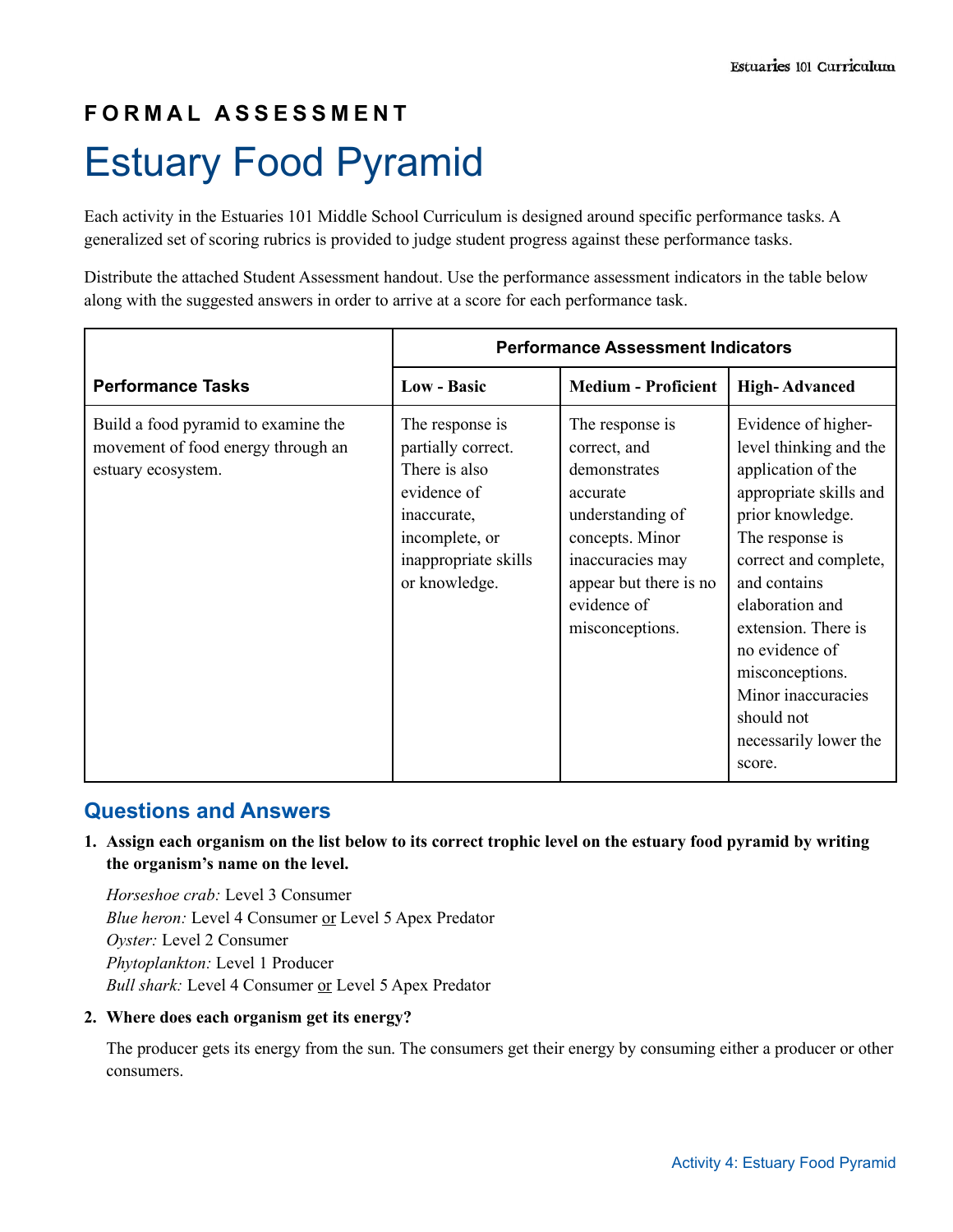#### **3. Moving from the bottom of the food pyramid to the top, what happens to the number of organisms at each level? Explain your answer.**

At each level of the food pyramid, there is less biomass or food energy available than at the level below. The student should realize that, in terms of numbers, the populations of organisms decrease going up the pyramid. It takes more of the prey to support fewer of the predators as energy flows through the system.

## **Reflection Question**

#### **What roles do animals and plants play in the food pyramid and why is it important to the estuary ?**

Student answers will vary, but should include discussions of the roles of producers and consumers, and the flow of energy through the estuary ecosystem.